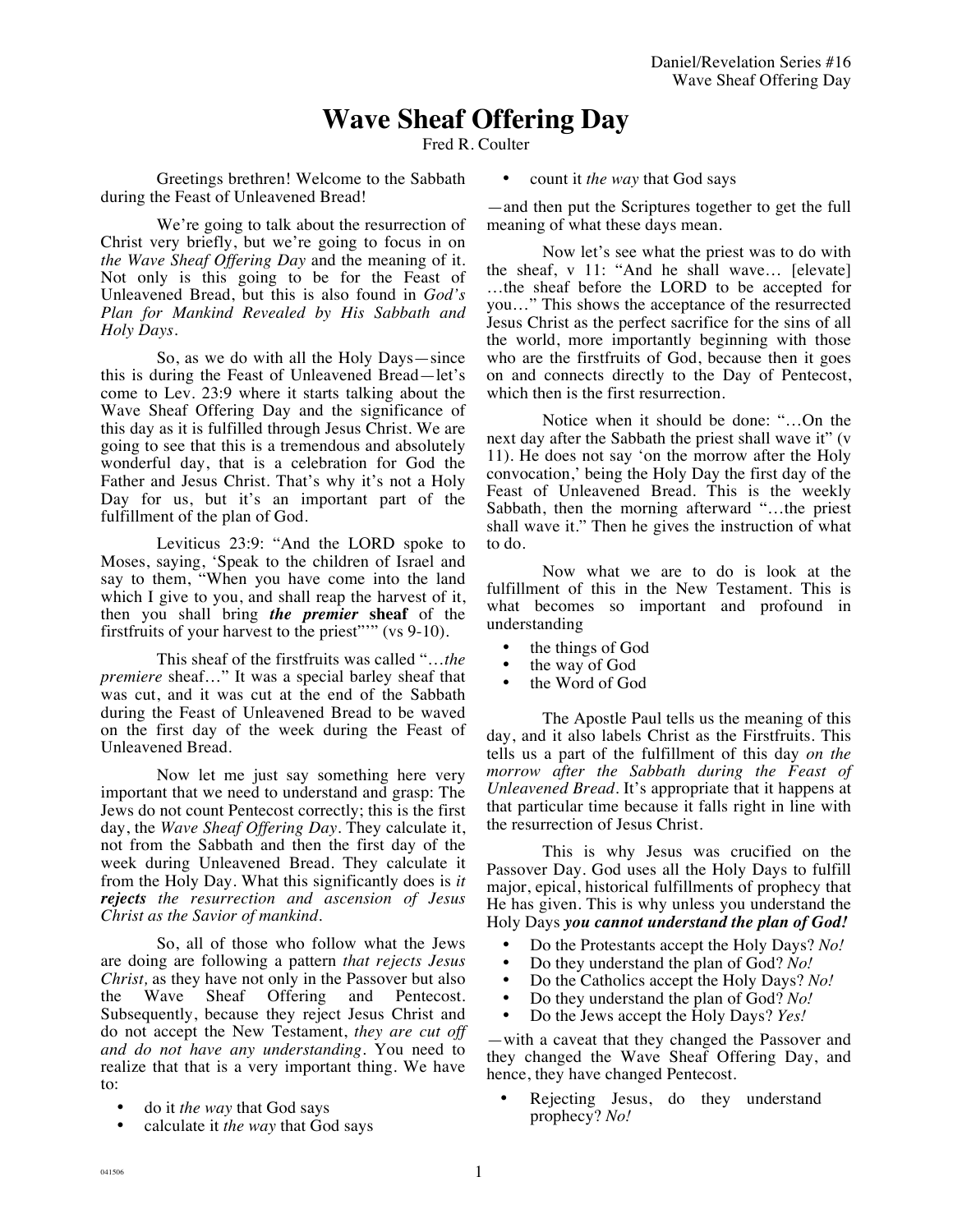# *You have to have both!*

- you must have the Old Testament writings and the prophecies contained therein
- you must have the New Testament writings and the interpretation and the prophecies there

We are going to see a little later that Jesus opened the minds of the apostles to understand the prophecies concerning Him that are found in the Law, the Prophets and the Psalms. That becomes profoundly important, because what Jesus is telling us is that the New Testament interprets the Old Testament, not the other way around. We need to remember that and grasp that.

1-Corinthians 15:20: "But now Christ has been raised from *the* dead; **He has become the Firstfruit** … [this interprets Lev. 23, *the premiere sheaf*] … of those who have fallen asleep" resurrection from the dead.

That's why *that wave sheaf was a special one* that was bound with a special ceremonial ribbon and then was cut. It was cut right as the Sabbath ends during the Feast of Unleavened Bread, and then it was lifted up and carried to the altar of burnt offerings and laid alongside the altar of burnt offerings. Having the firstfruit sheaf cut at that particular time signifies *Christ being resurrected while He was in the tomb.* But He did not ascend to the Father until the morning of the first day of the week at the time that they had the Wave Sheaf Offering. *He is the First of the firstfruits!*

Verse 21: "For since by man *came* death, by Man also *came the* resurrection of *the* dead. For as in Adam all die, so also in Christ shall all be made alive. But each in his own order: Christ *the* Firstfruit; then, those who are Christ's at His coming" (vs 21- 23). Very important! That has to fill in with all the Holy Days. So, Christ is *the Firstfruit*.

Colossians 1—again we have a very misunderstood verse for those who do not accept Jesus, that He was God before He became human. *Read the Gospel of John, that's all you have to do!* 

- Christ tells us where He came from
- Christ tells us that He was in heaven before
- Christ tells us that He prayed to the Father to give Him the glory that He had with the Father *before* the world existed

The only way that those who believe that Jesus was only a man can believe that *if they ignore* all of this. Jesus said, 'Heaven and earth will pass away, but My words shall not pass away' That's why Jesus told the Jews that He wasn't going to give them a sign. They wanted a sign. They like miracles and magical things, and they can all gather around and revel in it just like people do when there is an apparition of Mary. Oh they come weeping, kneeling, rosarying and crying—thousands come! Christ would not, to those Jews, give them a sign. He said, 'The only sign I'm going to give you is the sign of Jonah the prophet. As Jonah was in the belly of the great fish for three days and three nights, so shall the Son of man be in the heart of the earth three days and three nights' and He turned and walked away.

Since Jesus said that His words are Truth, that He preached the words of the Father, He spoke nothing that the Father had not commanded Him to speak. If the Word of God is true, it will not, cannot, fail and 'heaven and earth will pass away' before the words of Christ can pass away. How long was He in the tomb? *Three days and three nights!* In *A Harmony of the Gospels* we have a full explanation of it there and a chart showing the three days and three nights. When the Passover is in the middle of the week we have the same sequence of days that were in the week when Jesus was crucified and resurrected. That's why this is very important for us to understand.

Colossians 1:14: "In Whom [Christ] we have redemption through His own blood…" Remember this:

- If Christ is not raised then *you are still in your sins!*
- If Christ did not ascend to heaven to be accepted of God the Father on the Wave Sheaf Offering Day, *you have no justification!*

It's very important to realize.

Verse 14: "In Whom we have redemption through His own blood, *even* the remission of sins; Who is *the* image of the invisible God, *the* firstborn of all creation" (vs 14-15). This is where they get hung up. "…*the* firstborn of all creation" does not have to do with the physical creation of things that God has made in the universe. This has to do with all of those who are created—salvation *is* creation—in the image of Jesus Christ and are resurrected as Jesus was resurrected from the dead.

Verse 16: "Because by Him were all things created…" If He was the Firstborn of creation, how could He create all things? You only can have the explanation that I gave.

"…the things in heaven and the things on earth, the visible and the invisible, whether *they be* thrones, or lordships, or principalities, or powers: all things were created by Him and for Him. And He is before all, and by Him all things subsist" (vs 16-17).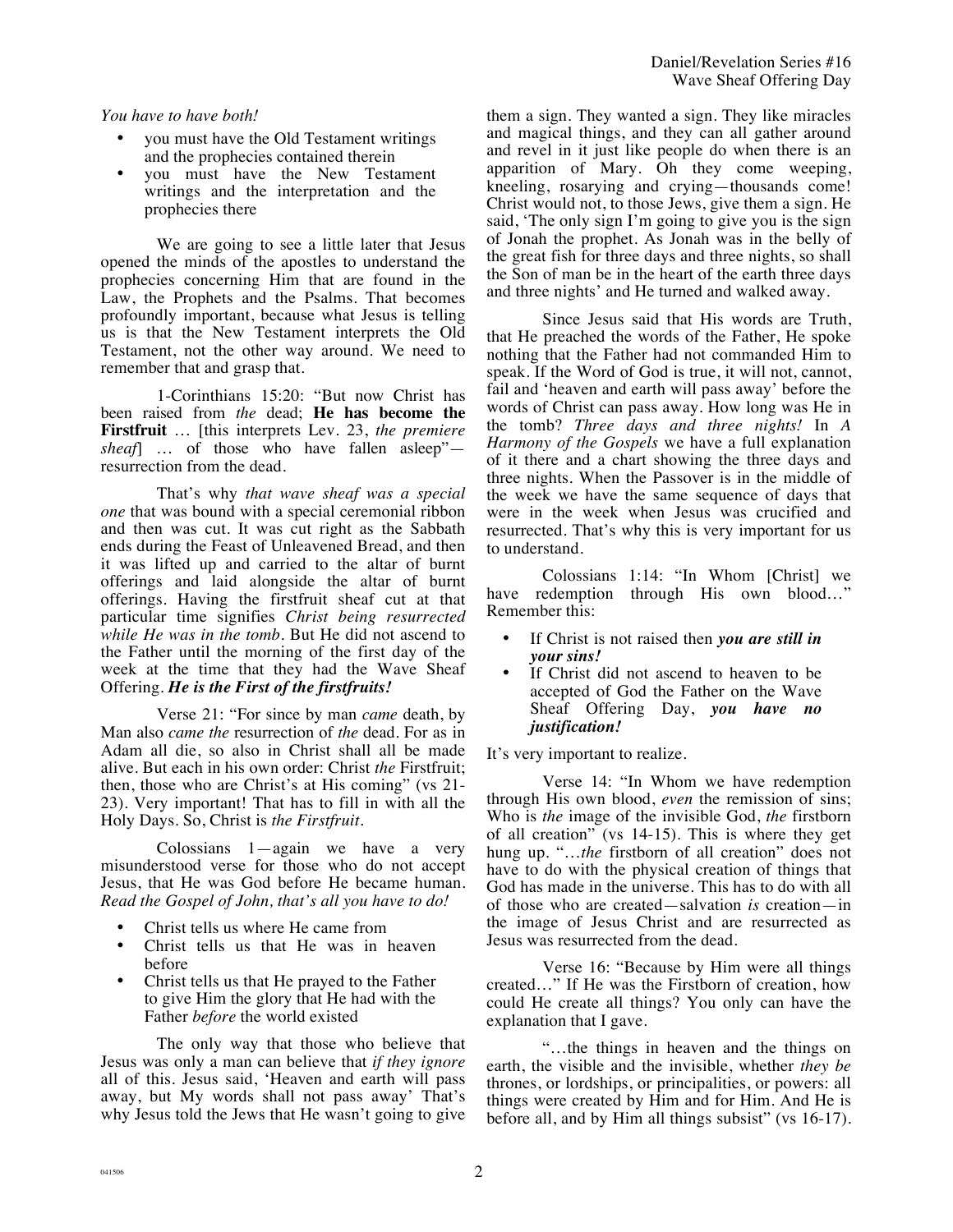That's what it says in Heb. 1:2, that He upholds the world by the Word of His power; and that He is the express image and the brightness of the glory of the Father.

Verse 18: "And He is the Head of the body, the Church; Who is *the* beginning, *the* firstborn from among the dead…" That's interprets v 14. He is the Firstborn of all of those *created through the resurrection of the dead.* 

"…so that in all things He Himself might hold the preeminence. For it pleased *the Father* that in Him all the fullness should dwell" (vs 18-19). That's quite a wonderful thing talking about Jesus.

Let's see what Jesus looks like, what Jesus said of Himself and what the message was to John. For this series of Revelation this becomes very important

Revelation 1:4: "John to the seven churches that *are* in Asia…" Of course, this is prophetic. At that time it was prophetic and it has a fulfillment at the end-time. All three interpretations of Rev.  $2 \& 3$ are true.

"…Grace and peace *be* to you from Him Who is, and Who was, and Who *is* to come; and from the seven spirits that are before His throne; and from Jesus Christ, the faithful Witness, the **Firstborn from the dead**, and the Ruler of the kings of the earth. To Him Who loved us and washed us from our sins in His own blood, and has made us kings and priests to God and His Father; to Him *be* the glory and the sovereignty into the ages of eternity. Amen." (vs 4-6). That is quite an introduction and is a summary of what all you're going to find in the book of Revelation.

Now let's see what John saw, v 17: "And when I saw Him, I fell at His feet as if dead; but He laid His right hand upon me, saying to me, 'Do not be afraid; I am the First and the Last, even the One Who is living; for I was dead, and behold, I am alive into the ages of eternity. Amen. And I have the keys of *the* grave and of death'" (vs 17-18).

- without Christ there is no resurrection
- without the resurrection of Christ there is no resurrection of anyone else

That's what Paul said.

Now let's see what Christ looks like in His glorified form, and let's understand what a profound thing this is. I want to cover this and then we are going to look at the men in the Bible who were able to see the glory of God. John was able see the glory of Jesus Christ, and when we get to Rev.  $4 \& 5$ , he also saw the glory of the Father.

Verse 12: "And I turned to see the voice that

spoke with me; and when I turned, I saw seven golden lampstands; and in *the* midst of the seven lampstands *One* like *the* Son of man…" (vs 12-13). Let's understand these lampstands are in a circle, and Christ, being the Head of the Church, is in the middle; very important to understand. This is not like the lampstand that was in the temple, otherwise Christ could not be in the middle of them.

"…clothed in *a garment* reaching to the feet, and girded about the chest with a golden breastplate. And His head and hair *were* like white wool, white as snow; and His eyes *were* like a flame of fire; and His feet *were* like fine brass, as if *they* glowed in a furnace; and His voice *was* like *the* sound of many waters. And in His right hand He had seven stars, and a sharp two-edged sword went out of His mouth, and His countenance *was* as the sun shining in its *full* power. And when I saw Him, I fell at His feet as if dead" (vs 13-17). This is what Christ looks like in His full power and glory.

Now let's look at those who were able to see the glory of God. We find three distinct instances recorded in the Bible:

### **Moses:**

This is why Moses was called the preeminent or the premiere prophet and lawgiver of God, because he saw God in His glorified form. Not face-to-face, but he saw Him.

After the destroying of the golden calf and so forth, Moses is pleading with God. He was able to intervene and persuade God not to destroy all the children of Israel for their sins. Moses asked God, 'If I could see Your glory…' Because of the intercession of Moses, the children of Israel were spared.

Exodus 33:17: "And the LORD said to Moses, 'I will do this thing also that you have spoken, for you have found grace in My sight, and I know you by name.' And he [Moses] said, 'I beseech You, show me Your glory.' And He said, 'I will make all My goodness pass before you, and I will proclaim the name of the LORD before you. And I will be gracious to whom I will be gracious, and will have mercy on whom I will have mercy.' And He said… [to Moses] …'You cannot see My face, for **no man can see Me and live'**" (vs 17- 20). The reason being is that *flesh cannot exist in the presence of the glory of God!.* So therefore, Moses was only able to see a similitude of Him.

Verse 21: "And the LORD said, 'Behold, *there is* a place by Me, and you shall stand upon a rock. And it will be, while My glory passes by, I will put you in a cleft of the rock, and will cover you with My hand while I pass by. And I will take away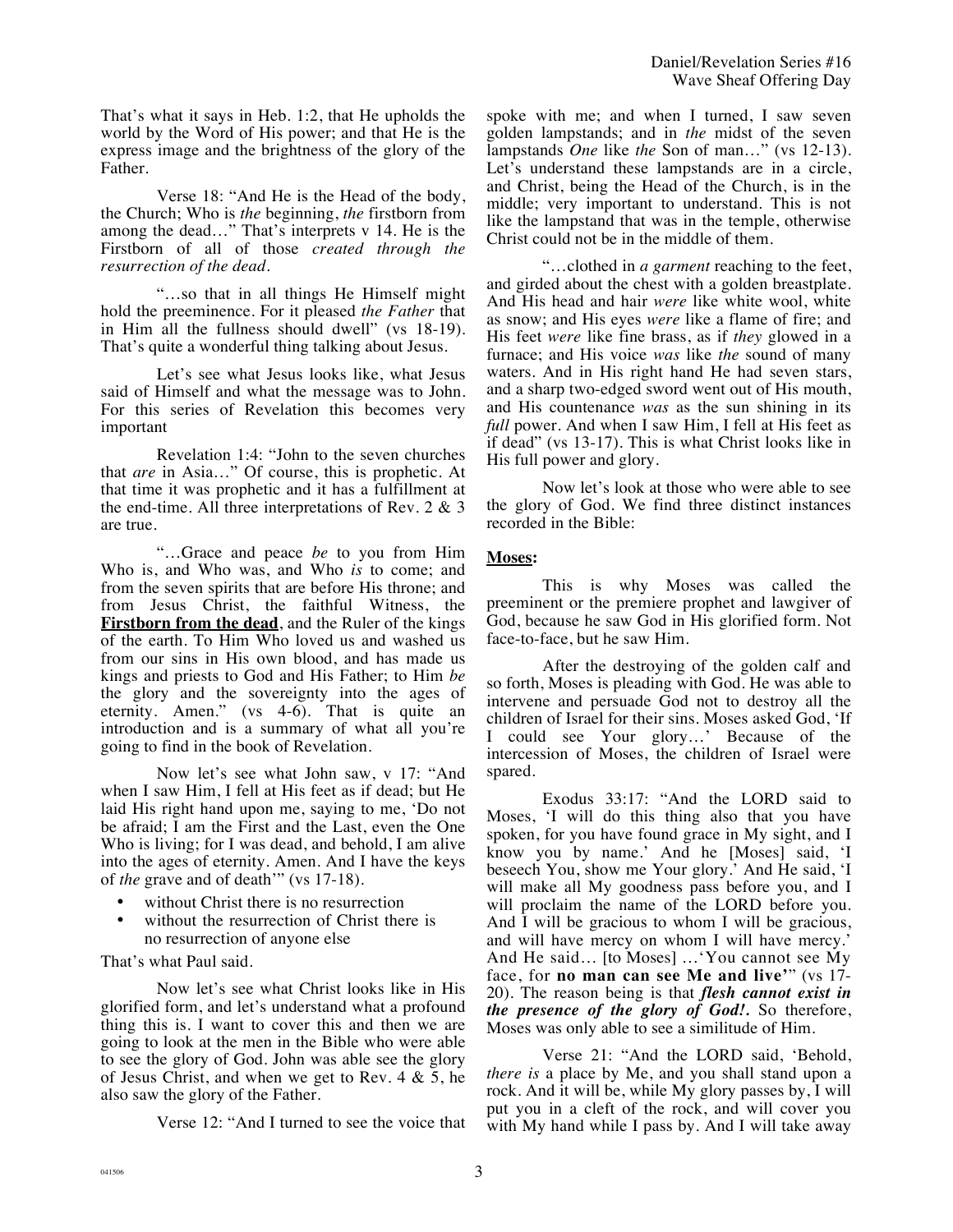My hand, and you shall see My back parts. But My face shall not be seen'" (vs 21-23)—that happened.

So, Moses hewed two more tables of stone for God to write the Ten Commandments on. Remember, the first ones that were written on were stones that God had hewed. Then He wrote the Ten Commandments on them. When Moses came down from the mount and saw all the worshiping of the golden calf and all the rebellion and everything that was going on with the children of Israel, he threw them down and broke them. God made Moses make new ones. But also this signifies that there is a step removed from God that was caused by the people's sin because now the two tables of stone were hewn by Moses, and he took them up and gave them to God.

Exodus 34:5: "And the LORD came down in the cloud, and stood with him there… [there was a cloud so he couldn't see Him directly] …and proclaimed the name of the LORD. And the LORD passed by before him and proclaimed, 'The LORD, the LORD God, merciful and gracious, longsuffering, and abundant in goodness and truth, keeping mercy to the thousandth *generation*, forgiving iniquity and transgression and sin, but Who will by no means clear *the guilty…* [without repentance] … visiting the iniquity of the fathers upon the children, and upon the children's children, to the third and to the fourth generation'" (vs 5-7).

That is referring to the second commandment of those who worship idols. If you worship idols you hate God, so therefore, you bring upon your progeny to the third and fourth generation the curse of your idol-worship and breaking the commandments of God.

Just an aside, stop and think here: What one physical thing can a man make or use—be it an idol, beads, a temple—that is greater than *a broken heart and a contrite spirit,* and seeking to worship God in Spirit and in Truth, and direct access to God the Father and Jesus Christ? There's nothing greater than that! Brethren, we need to understand that is a tremendous and wonderful blessing that God has opened up because of the death and resurrection and acceptance of Jesus Christ.

# **Isaiah:**

Isaiah in vision was able to see this. We're going to see a little later the similarity between what takes place here and what is shown in the vision in Isa. 6 that we find in Rev. 4  $&$  5. We come all the way from Moses to Isaiah.

David did see a simile of God in the Holy place when he had the Ark of the Covenant in a special tent that was in his house before the temple was built. But he didn't see God as Moses did, and he did not see God as Isaiah did.

Isaiah 6:1: "In the year that King Uzziah died, I then saw the LORD sitting upon a throne, high and lifted up, and His train filled the temple. Above it stood the seraphim; each one had six wings; with two he covered his face, and with two he covered his feet, and with two he flew. And one cried to another, and said, 'Holy, Holy, Holy, *is* the LORD of hosts; the whole earth is full of His glory.' And **the foundations** of the threshold shook at the voice of the one who cried…" (vs 1-4). We will see about *the foundations* in relationship to Christ coming to be accepted of God the Father on the Wave Sheaf Offering Day.

"…and the house was filled with smoke. Then I said, 'Woe *is* me! For I am undone; for I *am* a man of unclean lips, and I dwell in the midst of a people of unclean lips; for my eyes have seen the  $King,$  the LORD of hosts" (vs  $4-5$ ). Quite a fantastic thing that Isaiah experienced! When God does so, He does so to give inspiration to those who are going to speak, to those who are going to write that they will do exactly as God wants done.

- Do you think that Moses would have done anything differently than God commanded Him after talking to God on the mount, after seeing His glory?
- Do you think that Isaiah would have written lies and prophesied lies after he had seen God in vision on His throne?
- *I dare say absolutely not!*
- Would you?
- *Of course not!*

Verse 6: "Then one of the seraphim flew to me, having a live coal in his hand, *which* he had taken with tongs from the altar. And he laid *it* upon my mouth and said, 'Lo, this has touched your lips; and your iniquity is taken away, and your sin atoned for.' And I heard the voice of the LORD, saying, 'Whom shall I send, and who will go for us?'…." (vs 6-8). *God the Father, Jesus Christ and also the angels!* 

Then Isaiah said, "…'Here *am* I; send me!' And He said, 'Go, and tell this people, "You hear indeed, but do not understand; and you see indeed, but do not perceive""" (vs 8-9).

This is what happens to the average person concerning the Word of God because they don't want to obey it. They want to retain their sinful nature, their myths and their lies that they get from the religious teachers, which make them feel good. It appeals to their carnality, and it appeals to their deceitful nature.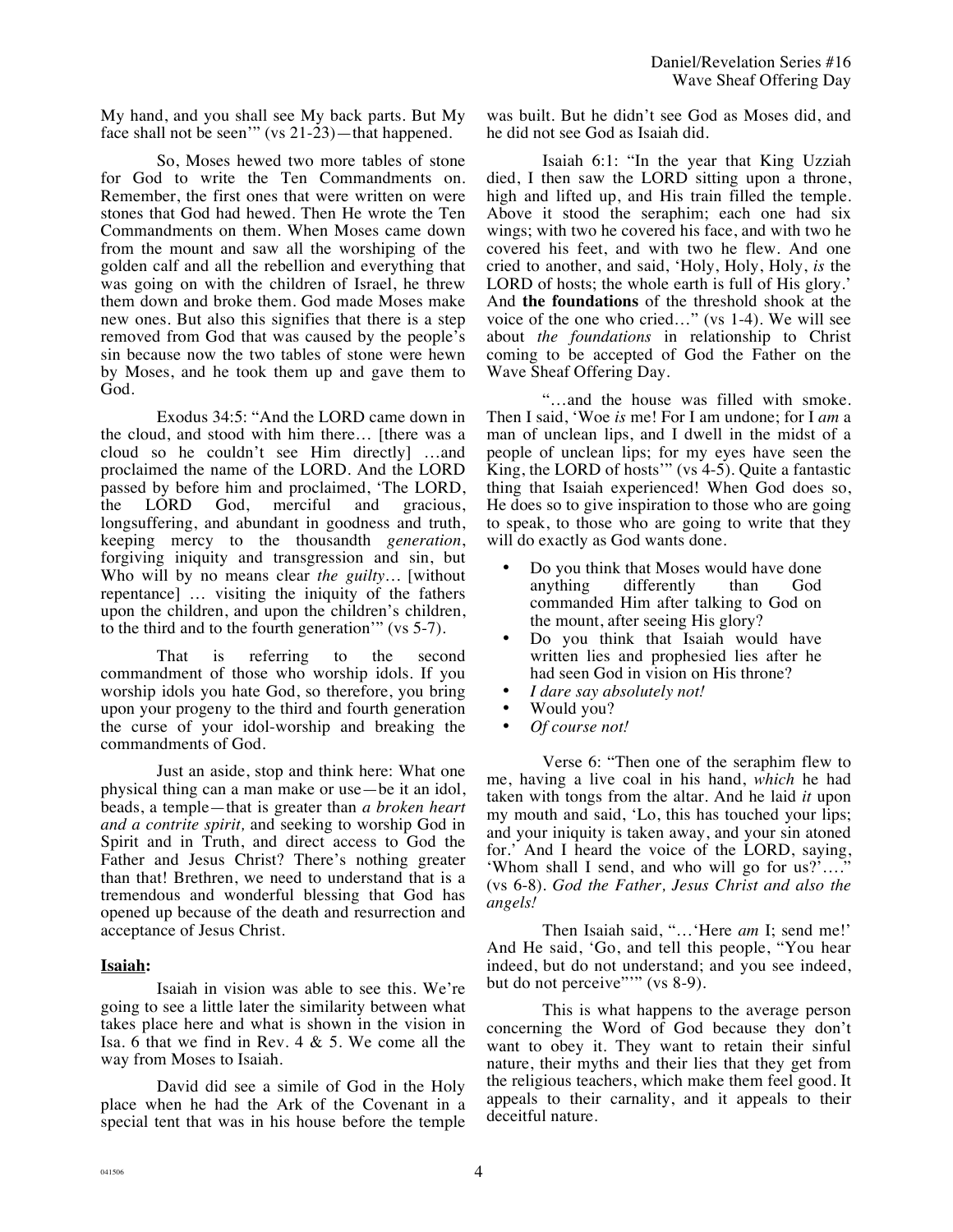Verse 10: "Make the heart of this people fat, and make their ears heavy, and shut their eyes; lest they see with their eyes, and hear with their ears, and understand with their hearts, and return, and be healed." Jesus quoted that in Matt. 13 and in the parallel accounts in Mark and Luke, that God blinds people who do not believe.

Isn't that exactly what happens in the 'religious' world? First thing they want to do is say, 'Well, God didn't mean this,' *and* 'God didn't mean that,' *and* 'We can't trust the Word of God. It was compiled by men hundreds of years later.' *Absolute lie!* But they have that because their minds are closed, their eyes are shut and they can't understand, and they have *no door to salvation* unless they repent. That's why this day is so important.

### **James, Peter & John:**

Now let's come one step further. Let's see where the disciples were given a vision of what Jesus would look like in His glorified form. This becomes very important because this gives equal or greater status to the apostles. In this case it was James, Peter and John. Not all the apostles saw this, just James, Peter, and John. God does not show Himself to people just because they desire it. He doesn't show Himself to anyone at anytime. Pat Robertson said, 'God spoke to me.' *No, God didn't speak to him!*

Christ did this to give them *equal and greater authority* than Moses, because if God showed His glory to Moses, and if God showed His glory to Isaiah, this also shows that the authority that they had *came directly from God*:

- not by any man
- not by boards of men
- not by rabbis
- not by priests<br>• not by Levites
- not by Levites

*but by Jesus Christ* Who was God manifest in the flesh. He wanted to encourage them. He wanted them to know exactly what it was going to be like at the resurrection.

Matthew 17:1: "And after six days, Jesus took with *Him* Peter and James and his brother John, and brought them up into a high mountain by themselves. And He was transfigured before them; and His face shined as the sun, and His garments became white as the light" (vs  $1-2$ )—just like we saw in Rev. 1.

Verse 3: "Then behold, there appeared to them Moses and Elijah talking with Him." It doesn't say they were actually there; *we will see this is a vision*. In vision you can see many different things. This shows the authority that He gave to Moses, the authority that He gave to Elijah, that He is going to confer to the apostles, in this case the leading apostles: Peter, James, and John.

Verse 4: "And Peter answered *and* said to Jesus, 'Lord, it is good for us to be here. If You desire, let us make three tabernacles here: one for You, and one for Moses, and one for Elijah.' While he was speaking, a bright cloud suddenly overshadowed them; and behold, a voice out of the cloud said, 'This is My Son, the Beloved, in Whom I delight. **Listen to Him!**'" (vs 4-5).

A very important thing for us: If you want to understand about God the Father and Jesus Christ you have to *listen to the words that they have spoken, which have been recorded here in the Bible!* Not some man, not some priest, not some pope, not some evangelist, but Christ. "…**Listen to Him."**

Verse 6: "And when the disciples heard it, they fell on their faces in extreme terror. But Jesus came *and* touched them, and said, 'Arise, and do not be terrified.' And when they looked up, they saw no one except Jesus alone" (vs 6-8).

What happened here was not literal, but a vision, v 9: "Now, as they were descending from the mountain, Jesus commanded them, saying, 'Tell the vision to no one until the Son of man has risen from *the* dead.'

These are the only occasions in the Bible where we find that men were able to see the glory of God.

- Moses saw it directly
- Isaiah he saw it in vision
- Peter, James, and John saw it in vision

This is what motivated them to make sure that in the writing and canonization of the New Testament that it would be the Words of God as Christ had defined it and as Christ had taught.

Now, just to emphasize that point, let's understand exactly the motivation behind writing the New Testament and why we can trust in the words of God, and why this becomes so important, and why this Wave Sheaf Offering Day becomes so profound in the meaning of the plan of God with the acceptance of Jesus Christ by God the Father on the Wave Sheaf Offering Day.

2-Peter 1:14: "Knowing that shortly the putting off of my tabernacle… [he's saying he's going to die] …*will come*, even as our Lord Jesus Christ has signified to me. But I will make every effort *that,* after my departure, you may always have a *written* remembrance of these things *in order* to practice *them* for yourselves" (vs 14-15).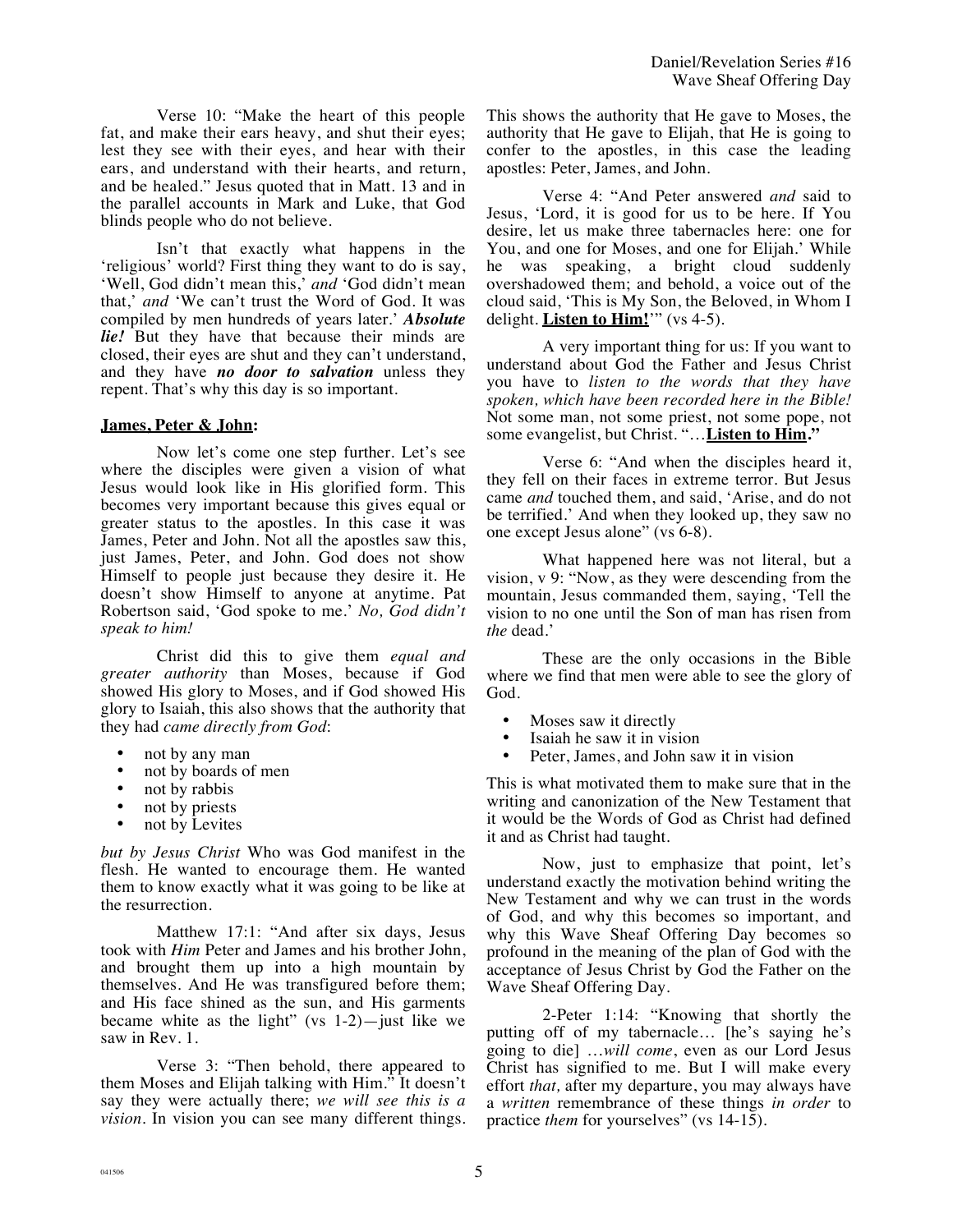This thing of oral tradition is just a myth and a lie by men so they can put in their own way. God has it written down.

- He told Moses to *write*
- He told the prophets to *write*
- He told Samuel to *write*
- He told Hezekiah to *write*
- He told His apostles to *write*

That way, with the inspired Word of God, *there isn't going to be any dispute*. It's important to understand that because what's in the Bible is how God is going to judge each one of us. Think on that for a minute. Think of the lies that come from the pulpit of men who presume to say Jesus lied; the Word of God lies. They are the liars. They are the ones who are blinded.

Notice what Peter says, v 16: "For we did not follow cleverly concocted myths *as our authority*…" What does Christendom follow today? *Nothing but myths, lies, fables through the occult holidays* while they reject the Holy Days and Feasts of God.

"…when we made known to you the power and coming of our Lord Jesus Christ, but we were eyewitnesses of His magnificent glory; because He received glory and honor from God *the* Father when *the* voice came to Him from the Majestic Glory, 'This is My Son, the Beloved, in Whom I am well pleased.' And this *is the* voice from heaven that we heard when we were with Him on the Holy mountain" (vs 16-18)—which we just read in Matt. 17.

Verse 19: "We also possess **the confirmed prophetic Word**…"—the inspired word confirmed by Christ. You can't have anything greater than that—can you?

"…to which you do well to pay attention… [not argue with] …as to a light shining in a dark place…" (v 19). This is the Light of God to bring you out of *spiritual darkness*.

"…until the day dawns… [that's the return of Christ] …and *the* morning star arises in your hearts" (v 19)—when you are resurrected.

Verse 20 is going to be very important when we go through the account of the resurrection and ascension of Christ: "Knowing this first… [this is a primary thing to understand] …that **no prophecy of**  Scripture...<sup>"</sup> That does not restrict it to just prophetic things, because the "…prophecy of Scripture…" means anything that was spoken under the inspiration of God or written under the inspiration of God *is* a prophecy.

"…originated as anyone's own *private*  interpretation; because prophecy was not brought at any time by human will, but the Holy men of God spoke as they were moved by *the* Holy Spirit" (vs 20-21).

- The Holy Spirit is directed by Jesus Christ
- The Holy Spirit is called the Spirit of Truth

We can have full confidence in the Word of God, the Truth of God and the things that we need to understand. As it relates to this most important day—the Sabbath during the Feast of Unleavened Bread when the resurrection occurred—*and* the next day, the Wave Sheaf Offering Day, when Jesus was accepted as the first of the firstfruits. This is why it's so absolutely marvelous that we trust the Word of God.

One other caveat here: *Carnal men like to take apparent contradictions to fight Scripture against Scripture so they can cast them aside!* The way God wants us to do it is to take *line upon line, precept upon precept, a little here, a little there, and add it together.* And lo, guess what's going to happen? The contradictions will disappear. They will be gone, because we're dealing with the Word of Truth, which is:

- the Word of God
- the God of Truth
- the Holy Spirit of Truth
- the Truth written by the apostles

who were Holy men, as well as the other writings contained in the Bible from the beginning to the end; *all of God*.

Now we're going to look at the events that took place on the resurrection day, and then the ascension on the Wave Sheaf Offering Day.

#### (go to the next track)

Now we're going to look at John and then Luke and Mark when the women came to the tomb early the first day of the week, and we're going to understand some things concerning the resurrection of Jesus Christ. As Jesus promised He would be in the tomb exactly three days and three nights, so He was put in the tomb just as the Passover Day was ending at sunset, and that was on a Wednesday.

Then you come forward three days and three nights and it puts you on the regular weekly Sabbath. Does that sound familiar where we started out? *Yes, indeed!* He had to be resurrected at exactly that same time. But in order to understand what happened, we need to come to the first day of the week and then put the events together that happened on the first day of the week so we can go back and see what happened when Jesus was resurrected. Then we will come forward to when He ascended into heaven to the Father.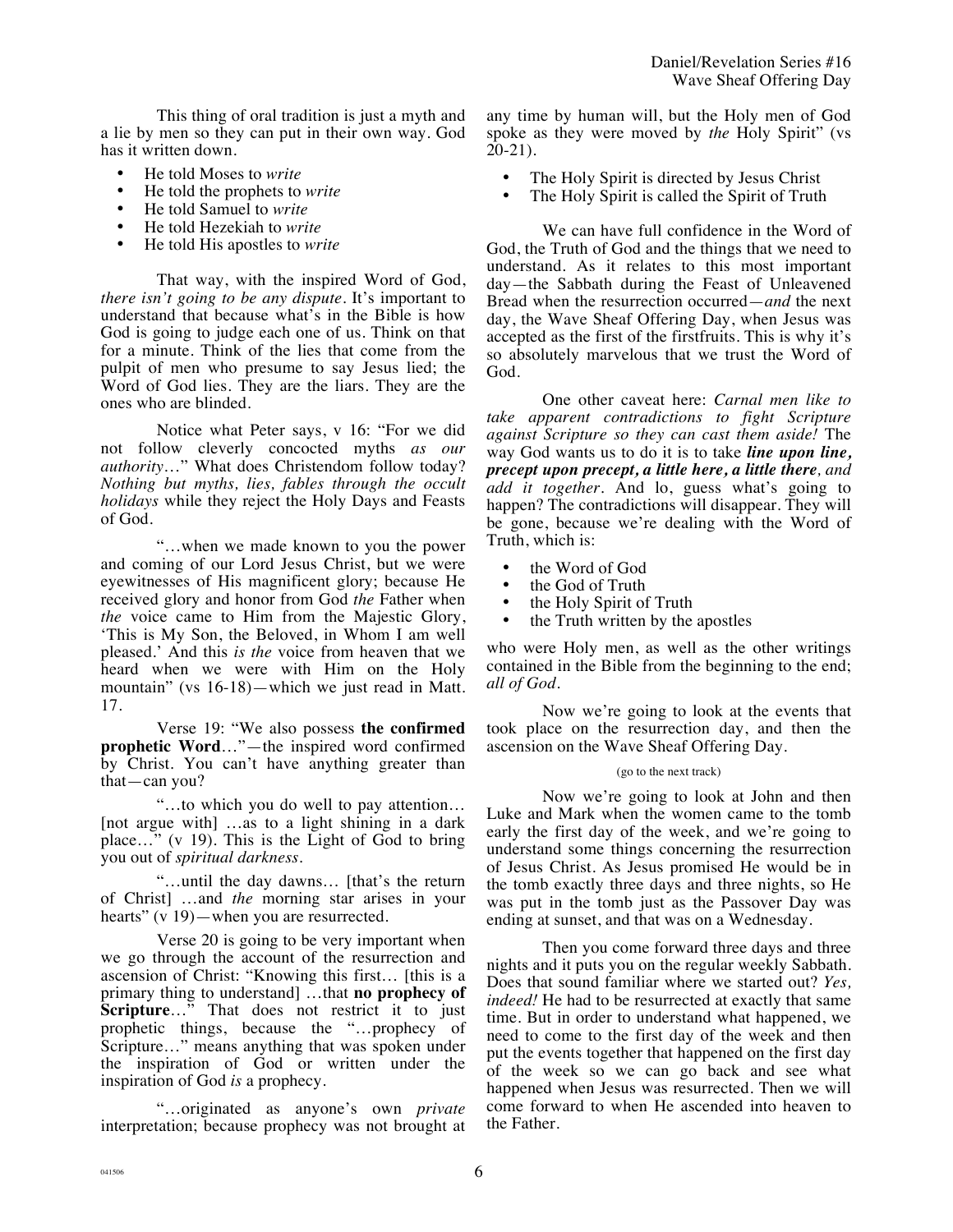John 20: "Now on the first *day* of the weeks…" That is *the first day counting to Pentecost*. That is on a Sunday, the first day of the week, and it was the Wave Sheaf Offering Day.

"…while it was still dark, Mary Magdalene came early to the tomb…" (v 1). She came alone, then the other women came and joined her. They probably had already decided that in the morning they were going to go and take the spices and to do more wrapping of Jesus' body. So, she started while it was still dark. But understand that, as she was walking, the sun was rising; it was getting lighter and lighter.

"…Mary Magdalene came early to the tomb; and she saw *that* the stone had been taken away from the tomb"  $(v 1)$ . Immediately she didn't know what to do; she didn't understand what was happening.

Verse 2: "Then she ran and came to Simon Peter and to the other disciple whom Jesus loved, and said to them, 'They have taken away the Lord from the tomb, and we do not know where they have laid Him."

Luke 24:1: "Now, on the first *day* of the weeks, they came to the tomb at early dawn, bringing *the* spices that they had prepared; and certain *others came* with them. But they found the stone rolled away from the tomb; and when they entered *it*, they did not find the body of the Lord Jesus." (vs 1-3). Here the other women came—Mary had come first and ran to tell Peter and John—and found exactly the same thing. How much later it was we don't know, but they didn't know that Mary had already been there.

Verse 4: "And it came to pass that while they were puzzling over this, suddenly two men… [angels] … in shining garments stood by them. And *as* they bowed their faces to the ground, being filled with fear, they said to them, 'Why are you seeking the living among the dead?'" (vs 4-5).

Let's understand a very important and profound point: *No one witnessed the resurrection of Jesus Christ!* 

- the women who came to the tomb didn't see it
- the soldiers who were guarding the tomb didn't see it

When they came early in the morning on the first day of the week—the Wave Sheaf Offering Day— He wasn't there. There's no such thing as an Easter Sunday resurrection. *That is a lie, a fiction! Jesus was gone!*

Verse 6, they said: "'He is not here, but has risen: remember when He spoke to you *while He* was yet in Galilee, saying, "It is necessary for the Son of man to be delivered into *the* hands of sinful men, and to be crucified, and to arise the third day"?' Then they remembered His words; and after returning from the tomb, they related these things to the eleven and to all the rest" (vs 6-9). So, they got there while Mary Magdalene was apparently telling them, because it says:

Verse 10: Now, it was Mary Magdalene and Joanna and Mary, *the mother* of James, and the others with them, who told these things to the apostles." But, of course, they didn't believe it.

Mark 16:2: "And very early on the first *day* of the weeks, at the rising of the sun…" Mary started out when it was still dark and now we have the sun rising; they were coming to the tomb. This is the parallel account of Luke 24.

Verse 3: "And they were asking themselves, 'Who will roll away the stone for us from the entrance to the tomb?' For it was a massive *stone*. But when they looked up, they saw that the stone had been rolled away. And after entering the tomb, they saw a young man sitting on the right, clothed in a white robe; and they were very frightened. But he said to them, 'Do not be afraid. You are seeking Jesus the Nazarene, Who was crucified. **He has risen; He is not here.** Look, *there is* the place where they laid Him. But go, tell His disciples and Peter that He goes before you into Galilee; there you shall see Him, as He said to you.'" (vs 3-7). Quite an interesting thing—isn't it?

Now let's see what happened next, and this will help us understand about the resurrection of Jesus, because He had to be raised from the dead exactly three days and three nights from the time He was put in the tomb. He had to be raised at the end of the Sabbath. Remember, just like as we started out when they cut that *premier sheaf* for the Wave Sheaf Offering, it was cut right as the weekly Sabbath had ended, or was ending. That signified Christ being raised from the dead, no longer connected to the earth as it were; no longer earthy.

Let's see what else occurred. After Mary Magdalene came, then the other women came, John 20:3: "As a result, Peter and the other disciple went out and came to the tomb. Now, the two ran together, but the other disciple ran faster than Peter and came to the tomb first; and he stooped down *and* saw the linen cloths lying *there*, but he did not enter. Then Simon Peter came following him, and he went into the tomb and saw the linen cloths lying, And the napkin that had been on His head, not lying with the linen cloths but folded up in a place by itself. Then the other disciple, who had come to the tomb first, also went in and saw *these things*; and he believed. For they did not yet understand the Scripture, *which*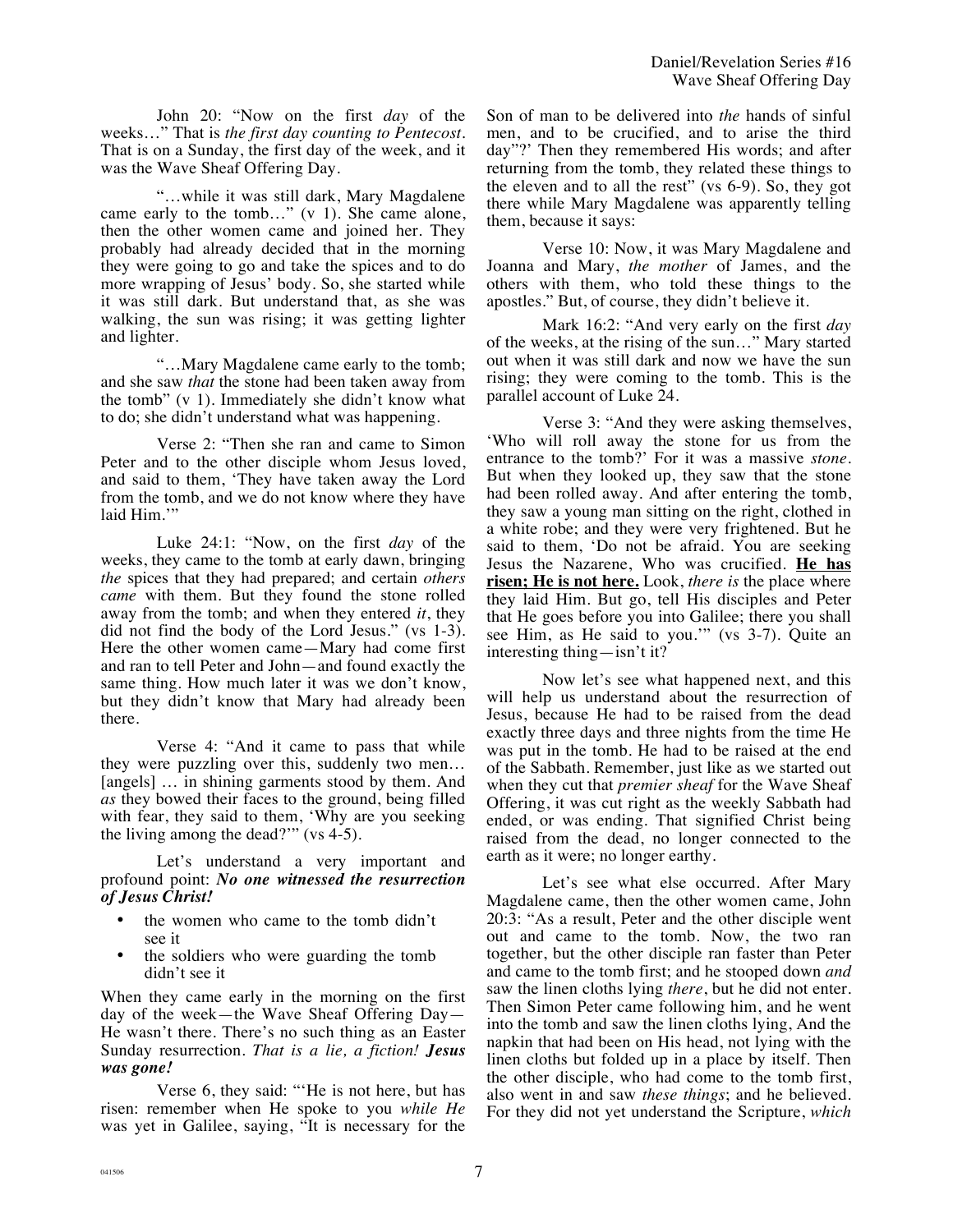*decreed* that He must rise from *the* dead" (vs 3-9). Christ had to give them that understanding later.

Let's analyze this for just a minute and see what this is telling us. We know that when Joseph of Arimathea and Nicodemus took Jesus' body off the cross that they had a hundred pounds of spices and aloe, and they wrapped His body. It was not like a shroud. The Shroud of Turin *is a lying fiction*; it has nothing to do with Christ. They didn't lay a shroud over Him. He was wrapped with the linen. They probably had strips of linen about six to nine inches wide; probably more like about six inches, and they would wrap His body, beginning with His feet, and add in the spices as they were wrapping, go right on up on up His torso all the way up, and then do His body and then do His arms, and then cover His head with a special covering that was called a napkin.

They saw the linen cloths lying. What did they see? It would be a profound witness of the resurrection of Christ but to see the wrappings of these linen cloths still in their wrapped form, but no body in it and perhaps with a little sag in the middle of the wrapped cloth showing that He wasn't there! What would this demonstrate? *This would demonstrate that*:

- 1. no one took the body
- 2. if they would have taken the body they would have taken the burial wrappings with them

Wouldn't you think? If they stole the body and didn't want to take the wrappings with them then they would have to unwrap it or cut it off.

So, they saw the linen cloths lying there to demonstrate that as a spirit being Christ did not need to have the cloth removed to be resurrected. He just simply rose through it. To demonstrate that He was alive we have this: *the linen napkin, which was on His head, was folded and put in another place!*

Don't you think if anyone was going to steal His body, would they not have taken the napkin too? Whoever the group claiming that the disciples stole the body away… The Jews still believe that lying fable to this day because they won't take the New Testament and read what it says and look at the evidence. If you were a forensic expert today what would you have to conclude? *That the napkin was folded up and put in another place and no one had gone into the tomb, except Jesus was put in there when He was dead!*

- You'd have to conclude that *He was resurrected from the dead!*
- You would have to conclude that He deliberately folded the napkin and put it in

another place *to demonstrate that He was alive!* 

That's quite an important thing to understand.

Now let's look at some Psalms which bear on the resurrection of Christ. In Psa. 16 we find something very interesting.

What do you suppose that may have been the first thoughts of Jesus when He was resurrected? *and* He's in the tomb *and* He realizes that He is alive? His last thought on the cross was saying, *'Father into Your hands I commend My spirit,'* and He died. What would He think right after He's resurrected?

If you've ever been unconscious or if you've ever had an operation where you've gone under sedation, when you wake up your thoughts are entirely different—right? Well, we have it right here, maybe these are the words of Christ. A prophecy of the words of Christ, the very first ones that He spoke when He was raised from the dead:

Psalm 16:8: "I have set the LORD always before me. Because He is at my right hand, I shall not be moved. Therefore, My heart is glad, and My glory rejoices; My flesh also shall rest in safety, for You will not abandon My soul to the grave… [You will not leave Me in the grave] … neither will You allow Your Holy One to see corruption" (vs 8-10).

That happened to Jesus. Probably His first thought *was to praise God for*:

- the tremendous and wonderful blessing of the resurrection
- that He did not see corruption
- that He didn't leave Him in the grave
- that the Word of God was true
- that the covenant that Jesus Christ and God the Father made before Jesus came to the earth in the flesh—that He would raise Him back to life when He died—was fulfilled

Verse 11: "You will make known to Me the path of life; in Your presence is fullness of joy…."

Now we're going to see that on the Wave Sheaf Offering Day Jesus came again into the presence of God the Father. "…At Your right hand are pleasures forevermore" (v 11).

Psalm 23 is another one, which I think are the very words of Christ after He was resurrected and thanking and praising God. There are many, many lessons we can learn out of this, but let's think of it in the praising of God the Father by Jesus Christ after He was resurrected from the dead. Jesus did not stay in the tomb very long. Where did Jesus go?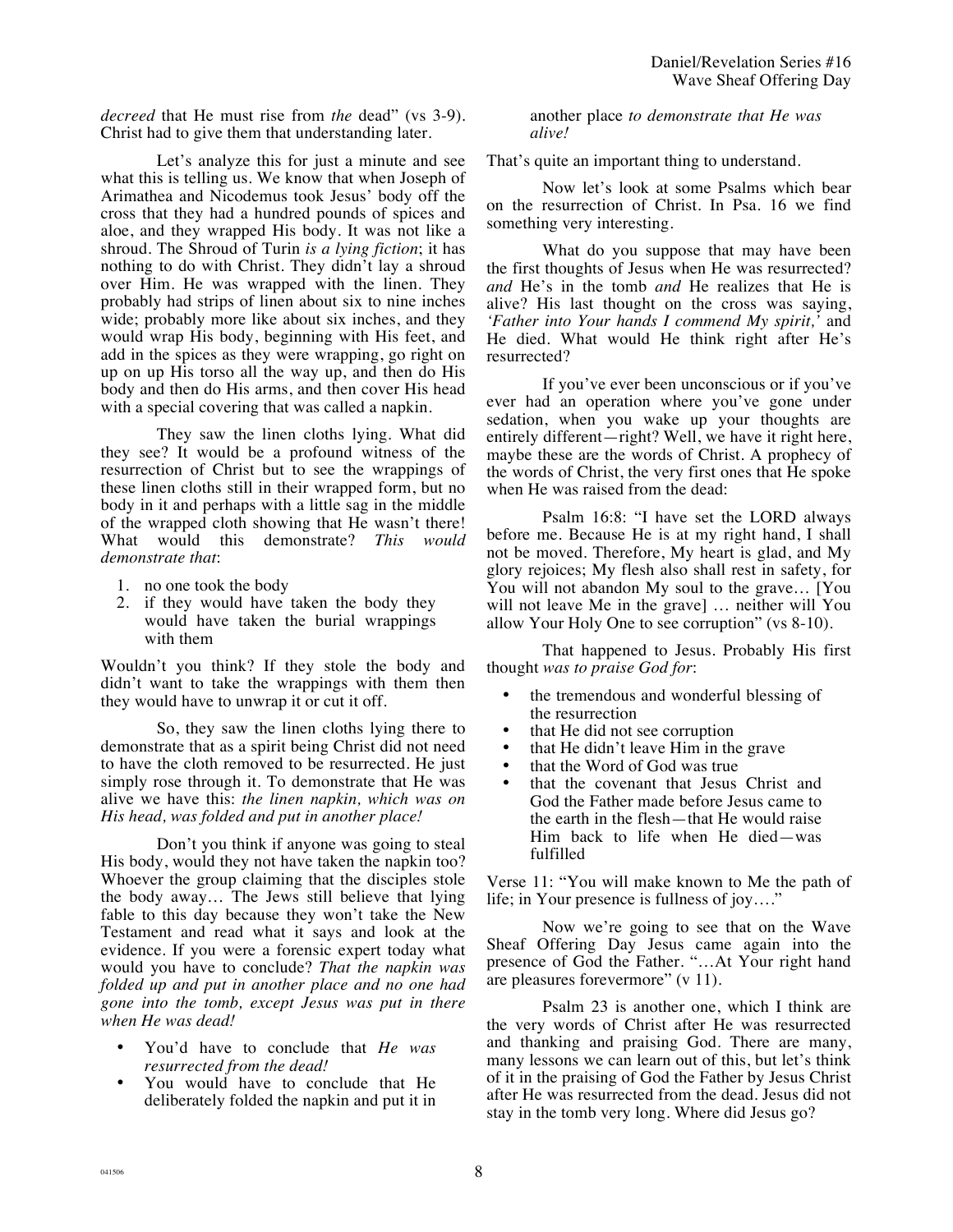- He was raised from the dead
- the burial clothes were there
- 
- the napkin was folded up<br>His first conscious first conscious thoughts were probably thanking God of the fulfillment of Psa. 16
- Then, since He was a spirit being, He merely walked through the stone that covered the tomb
- the soldiers didn't see Him when He came out the other side because He would be in the heart of the earth three days and three nights

 He could not have stayed there very long at all, got right out.

Where would He have gone? *He didn't ascend until the next morning as we are going to see!* Well, right near there is the Garden of Gethsemane, and in the Garden of Gethsemane was the place where Jesus always prayed. As a matter of fact, the night of the Passover—after He had the Passover with the apostles—they went there and He prayed for three hours and then was arrested. So, Jesus probably went out to His, as it were, familiar or favorite praying place in the Garden of Gethsemane, and perhaps this was His prayer:

Psalm 23:1: "The LORD is my Shepherd; I shall not want. He makes me to lie down in green pastures; He leads me beside the still waters. He restores my soul…" (vs 1-3). His soul and His body would not see corruption; yes, restored through the power of the resurrection

"…He leads me in the paths of righteousness for His name's sake"  $(v\ 3)$ —to do the will of God. Isn't that what Jesus said? '*Lo, I come to do the will of the Father Who sent Me!'*

Verse 4: "Yea, though I walk through the valley of the shadow of death... [He just] experienced it] …I will fear no evil…" Did He have any fear when He went through the scourging and crucifixion? *No!*

"…for You are with me; Your rod and Your staff, they comfort me. You prepare a table for me in the presence of my enemies…" (vs 4-5). Quite a fantastic thing! You talk about preparing right in the presence of the enemies. The soldiers were guarding the tomb, and He walked right out. The civil government of the Romans was against Him; the religious government of the Jews was against Him; His own apostles didn't believe Him until later when He opened their minds. You talk about preparing "…a table in the presence of my enemies..."

"…You anoint my head with oil; my cup runs over. Surely goodness and mercy shall follow me all the days of my life, and I shall dwell in the house of the LORD forever" (vs 5-6).

Let's see another prophecy about Jesus, and let's look at this as having to do with also His prayer of the resurrection:

Psalm 108:1 "O God, my heart is fixed; I will sing and I will give praise, even with my glory. Awake, harp and lyre; I will awake early… [a type of the resurrection] …I will praise You, O LORD, among the people; and I will sing praises to You among the nations… [yet to happen] …for Your mercy is great above the heavens; and Your Truth reaches unto the clouds. Be exalted, O God, above the heavens, and Your glory above all the earth, so that Your beloved may be delivered… [which He was] … save with Your right hand, and answer me. God has spoken in His Holiness: 'I will rejoice…'" (vs 1-7). Quite a wonderful thing that Christ experienced!

David wrote Psa. 63, and he did see a similitude of God in the small little tabernacle where he had the Ark of the Covenant that was in his house after it was retrieved from Kirjath-Jearim. Let's look at it from the point of view of the resurrected Christ and what He was thinking:

Psalm 63:1: "O God, You are my God…" Think of Him now praying in the Garden of Gethsemane, praying all that night thanking God for resurrecting Him from the dead and waiting for the time when it was time for the fulfillment of the Wave Sheaf Offering.

"…earnestly I will seek You! My soul thirsts for You… [which it did when He was in the flesh] …My flesh longs for You, as in a dry and thirsty land where no water is, to see Your power…" (vs 1- 2).

- He knew that He was going back to God the Father
- He knew that He was going to ascend into heave
- He knew that He was going to see the sanctuary of God again

Verse 2: "To see Your power and Your glory—as I have seen You in the sanctuary. Because Your loving kindness is better than life, my lips shall praise You" (vs 1-3). Quite a wonderful thing!

Now let's talk about the Wave Sheaf Offering Day and the ascension of Jesus Christ, John 20:10: "Then the disciples went away again to their *home*. But Mary stood outside the tomb weeping; and as she wept, she stooped down *and looked* into the tomb. And she saw two angels in white who were sitting, one at the head and the other at the feet, where the body of Jesus had been laid" (vs 11-12)—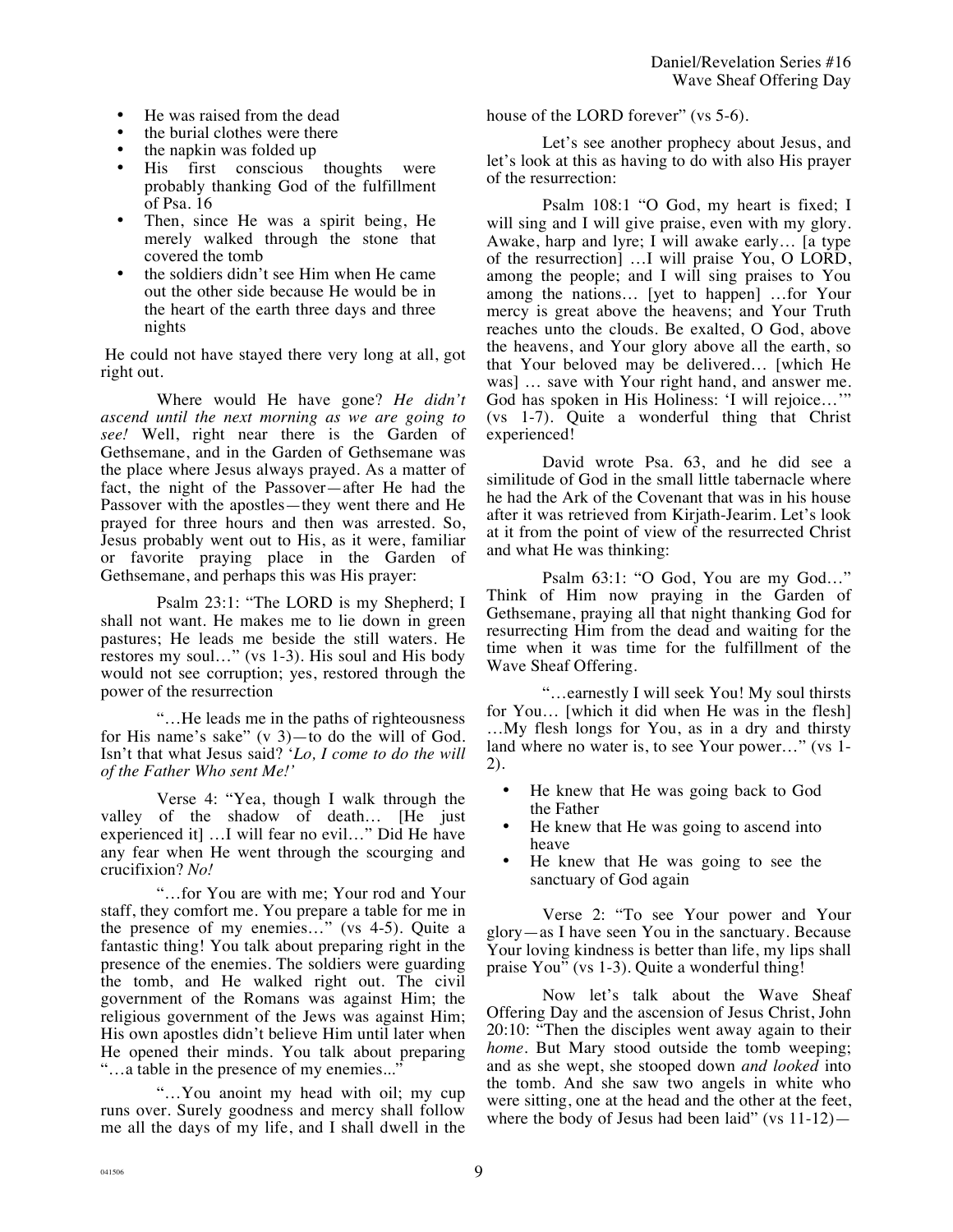because she could see also the burial cloths.

Verse 13: "And they said to her, 'Woman, why are you weeping?' She said to them, 'Because they have taken away my Lord, and I do not know where they have laid Him.' And after saying these things, she turned around and saw Jesus standing, but did not know that it was Jesus" (vs 13-14). He was able to manifest Himself in a form that she couldn't see Him as He was. There was a specific purpose for that.

Verse 15: "Jesus said to her, 'Woman, why are you weeping? Whom are you seeking?' Thinking that He was the gardener, she said to Him, 'Sir, if you have carried Him off, tell me where you have laid Him, and I will take Him away.' Jesus said to her, 'Mary.' Turning around…" (vs 15-16). She apparently turned and was crying and wasn't looking at the man and just saying 'Oh, if you'd just tell me where He is.'

"…Turning around, she said to Him, 'Rabboni'; that is to say, "Teacher." Jesus said to her, 'Do not touch Me, because I have not yet ascended to My Father. But go to My brethren and tell them that I am ascending to My Father and your Father, and My God and your God<sup>3</sup> (vs 16-17).

This was still in the morning. When was the Wave Sheaf Offering to be elevated for the first of the firstfruits? *In the morning, somewhere right around nine o'clock in the morning!* So, this fits the timeframe. Mary Magdalene went and told them; Jesus ascended into heaven; He was accepted of God the Father.

Let's see another vision in Psa. 24, which talks about the acceptance of Christ. Then we will see the fulfillment of that. There's quite an interesting sequence of things here with the Psalms:

- Psa. 22 is about the crucifixion of Christ
- Psa.23 is about the resurrection
- Psa. 24 is about Jesus' ascension into heaven and being accepted

Let's think of it this way, in Psa. 24 are some of the thoughts of Jesus as He is ascending to the Father, and He's looking down on the earth:

Psalm 24:1: "The earth is the LORD'S, and the fullness of it, the world, and those who dwell in it." As He's ascending He sees the earth, He sees the land, He sees the oceans.

Verse 2: "For He [Christ] has founded it upon the seas and established it upon the waters. Who shall ascend into the hill of the LORD? Or who shall stand in His Holy place? He [Christ] who has clean hands and a pure heart…" (vs 2-4). This may be the angels singing as Christ is ascending.

"…[who has not lifted up his soul to vanity and has not sworn deceitfully. He shall receive the blessing from the LORD and righteousness from the God of his salvation" (vs 4-5). Quite a wonderful thing! Just imagine how Christ is ascending.

Verse 7: "Lift up your heads, O you gates…" The gates where He would walk through to go to the throne of God the Father and be accepted by God the Father as the perfect sacrifice for the sins of all the world, all mankind.

"…and be lifted up, O you everlasting doors; that the King of glory may come in" (v 7). That is Christ, the King of glory!

- the One Who conquered death
- the One Who overcame sin
- the One Who overcome the pulls of the flesh
- the One Who was crucified

And yet, in His days of His flesh He cried out in fear and trembling to the One Who was able to save Him from death—God the Father—and

- now He's ascending<br>• now He's at the gate
- now He's at the gate
- now He's walking into the presence of God the Father

Verse 8: "Who is this King of glory? The LORD strong and mighty, the LORD mighty in battle." Hadn't He overcome everything? *Yes!*

- He had just overcome Satan the devil
- He had just overcome all the demons
- He had just overcome death<br>• He was now resurrected
- He was now resurrected

strong and mighty in battle, and that was in the battle for us. *By the grace of God He tasted death for every one of us* that He could be resurrected and ascend to God the Father *to be that perfect sacrifice and our High Priest* at the right hand of God the Father.

Verse 9: "Lift up your heads, O you gates; lift them up, you everlasting doors; that the King of glory may come in. Who is this King of glory? The LORD of hosts, He is the King of glory. Selah." (vs 9-10).

Now let's see what Jesus saw when He was resurrected to come in the presence of God the Father. We know this by vision that was given to John. Let's look at it this way: This is also what Jesus saw. I want you to picture the angels singing in glory and power that Christ had overcome; that He now is going to walk into the presence of God the Father, see God the Father, and they are going to embrace each other for the very first time since Jesus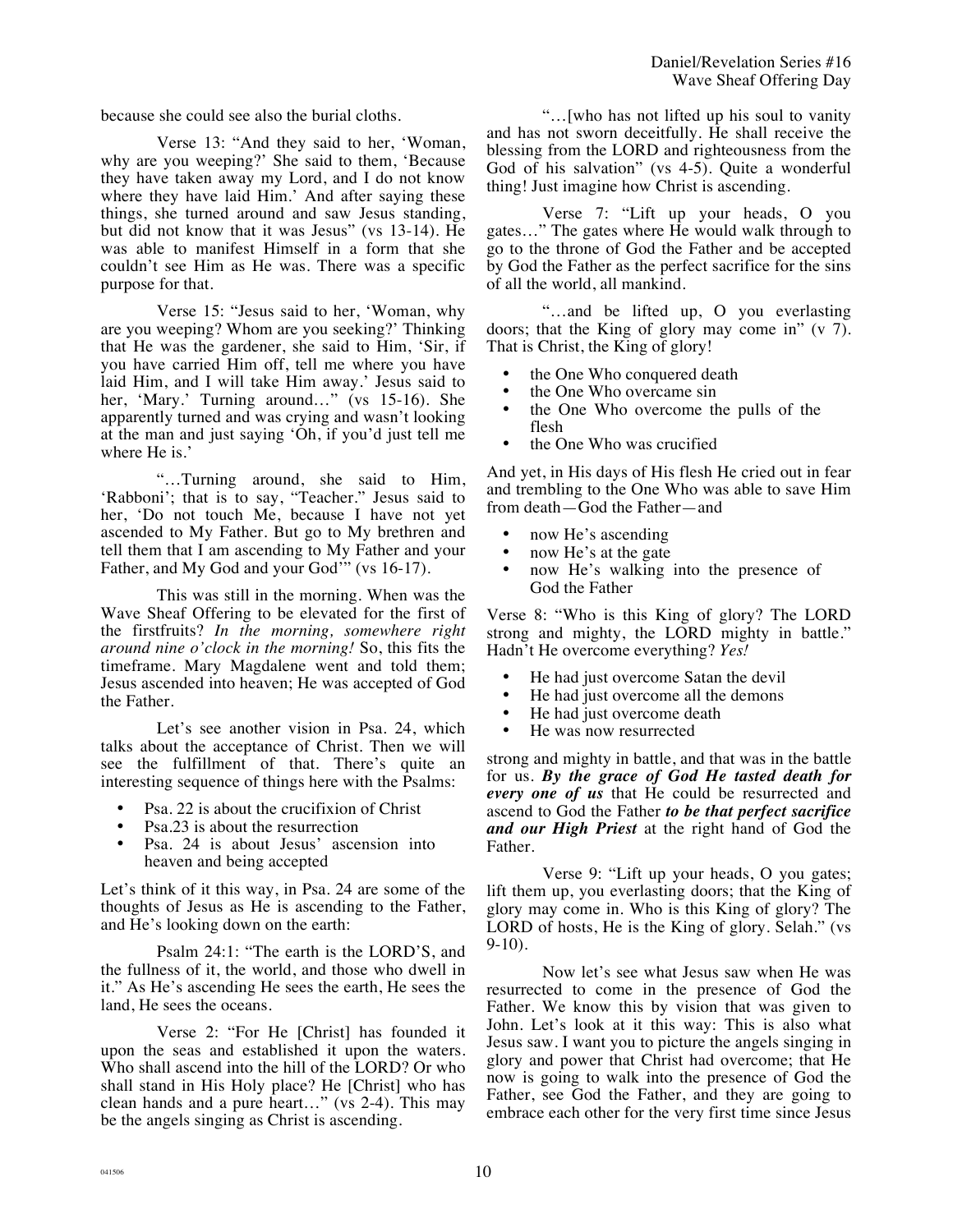left to become a human being. Now here's the setting that He saw. And we're blessed to have this given to the Apostle John.

Revelation 4:1: "After these things I looked, and behold, a door opened in heaven…" Didn't we just talk about the door? Didn't we just talk about the everlasting gates? *Yes!*

"…and the first voice that I heard *was* as if a trumpet were speaking with me, saying, 'Come up here, and I will show you *the* things that must take place after these things.' And immediately I was in *the* Spirit; and behold, a throne was set in heaven, and *One was* sitting on the throne" (vs 1-2).

This is what God the Father looks like in appearance: *great, glorious and marvelous,* v 3: "And He Who *was* sitting was in appearance like a jasper stone and a sardius stone; and a rainbow *was* around the throne, like an emerald in its appearance." Here is the throne of God with the Father sitting in it and a great rainbow all around the throne and the Sea of Glass that it sits on.

Verse 4: "And around the throne *were* twenty-four thrones; and on the thrones I saw twenty-four elders sitting, clothed in white garments; and they had on their heads golden crowns. And proceeding from the throne were lightnings and thunders and voices; and seven lamps of fire, which are the seven spirits of God, *were* burning before the throne" (vs 4-5). Here is Jesus coming closer and closer.

Verse 6: "And before the throne *was* a sea of glass, like crystal. And around the throne and over the throne *were* four living creatures, full of eyes before and behind… [this is what Isaiah saw with the Seraphim] …and the first living creature *was* like a lion, and the second living creature *was* like a bull, and the third living creature had the face of a man, and the fourth living creature *was* like a flying eagle. And each of *the* four living creatures had six wings respectively… [that's what Isaiah saw, six wings] …*and* around and within *they were* full of eyes; and day and night they cease not saying, 'Holy, Holy, Holy, Lord God Almighty…'" (vs 6-8).

It doesn't mean that they did this repeatedly without stopping. There were certain times when this occurred, because as we will see when it occurred the 24 elders bowed down and worshiped. This was at certain set times that this was done.

"'…Lord God Almighty, Who was… [referring to Christ] …and Who is, and Who *is* to come.' And when the living creatures give glory and honor… [so it wasn't continuously] …and thanksgiving to Him Who sits on the throne, Who lives into the ages of eternity, The twenty-four elders fall down before Him Who sits on the throne; and they worship Him Who lives into the ages of eternity, and cast their crowns before the throne, saying, 'Worthy are You, O Lord, to receive glory and honor and power because You did create all things, and for Your will they were created and exist" (vs 8-11).

Everything that there is*, is by the will of God* for His great plan for all of humanity. Christ is going to be the One Who is going to execute this plan all into the future. So, this Wave Sheaf Offering Day, when Christ ascended into heaven, is what He saw. This is Whom He met, and He came to God the Father and presented Himself.

There must have been some portion of blood left in Christ that He took with Him when He ascended into heaven so that the Holy place could be sanctified with His blood in heaven above, so that He would be the propitiation for our sins, and that the blood of Jesus Christ can cover the sins of all mankind*, for those who repent.*

Rev. 5 also tells us something else. Not only is He there with God the Father, but Christ is there to carry out the will of the Father from heaven, to complete the plan of God.

Revelation 5:1: "And in the right hand of Him Who sits on the throne I saw a book… [the rest of the book of Revelation] … written within and on *the* back, which had been sealed with seven seals."

Now a key important thing: *Nothing is going to be understood without Christ revealing it!*  Remember that! Whatever we understand in the Bible it's because of what God has written through the Spirit of God. Whatever understanding that we have of the prophecies it's because *God reveals it,* therefore, we must be very careful in interpreting prophecies, that we interpret them correctly according to the will of God.

Verse 2: "And I saw a strong angel proclaiming with a loud voice, 'Who is worthy to open the book and to loose its seals?' But no one in heaven, or on the earth, or under the earth was able to open the book, or to look inside it. And I was weeping greatly because no one was found worthy to open and to read the book, or to look into it. Then one of the elders said to me, 'Do not weep. Behold, the Lion Who is of the tribe of Judah [Christ], the Root of David, has overcome to open the book, and to loose its seven seals.' Then I saw, and behold, before the throne and the four living creatures, and before the elders, *was* standing a Lamb…" (vs 2-6). We have the two aspects of Christ:

- 1. the Lamb as Savior
- 2. the warrior of Judah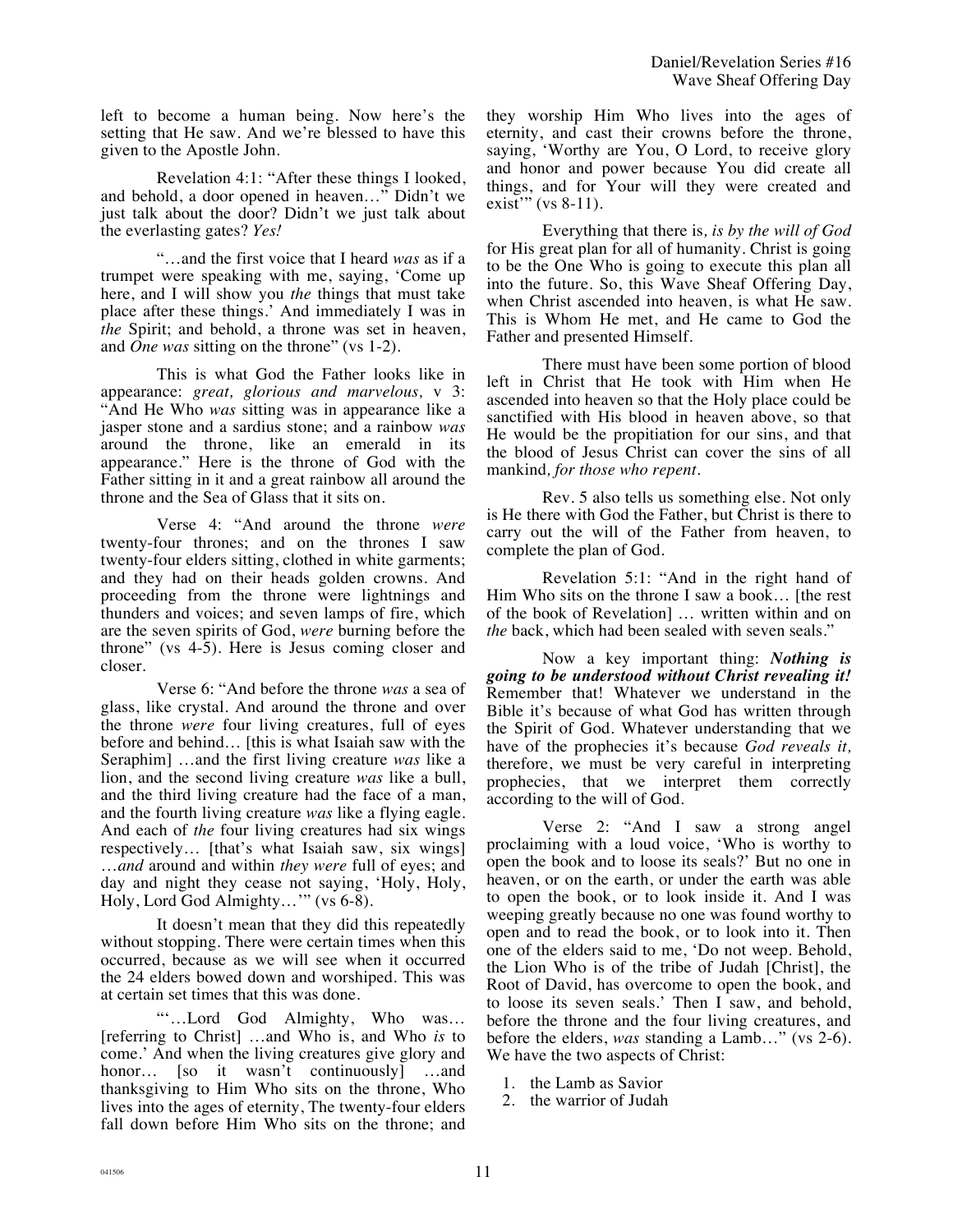David was a man of war. That's why Christ is coming as conquering King.

Here it is the Lamb, "…as having been slain, having seven horns and seven eyes, which are the seven spirits of God that are sent into all the earth" (v 6). {Note sermons: Spirit of God/Spirit of Man— Seven Spirits of God #s1-2}

Verse 7: "And He came and took the book out of the right hand of Him Who sits on the throne… [of the Father] …And when He took the book, the four living creatures and the twenty-four elders fell down before the Lamb, each having harps and golden bowls full of incense, which are the prayers of the saints" (vs 7-8). Our prayers come right up before God the Father.

Verse 9: "And they sang a new song, saying…" This is a new song for the saints that they are going to sing this song when they are resurrected. This is what we will sing when we come before God the Father:

"…'Worthy are You to take the book, and to open its seals because You were slain, and did redeem us to God by Your own blood… [not the elders, *the saints*] …out of every tribe and language and people and nation, and did make us unto our God kings and priests; and we shall reign on the earth'" (vs 9-10). The first thing we are going to know when we are resurrected is what God has in store for us to be ruling and reigning with Christ as kings and priests.

Then he saw a great and spectacular thing. Remember, the angels were rejoicing in the gates opening and Christ walking in to come down to God the Father.

Verse 11: "And I saw and I heard *the* voices of many angels around the throne…" Just picture this: here's the throne of God:

- twenty-four elders
- Christ standing right there at the right hand of God
- the rainbow around the throne and a vast sea of glass

All on the sides of that a tremendous chorus of angels going all around behind the throne, and on this side of the throne. All around the throne were the voices of many angels around the throne.

"…and *the voices* of the living creatures and the elders, and thousands of thousands…" (v 11). Great and marvelous was this Wave Sheaf Offering Day and the ascension of Jesus Christ.

Verse 12: "Saying with a loud voice, 'Worthy is the Lamb Who was slain to receive power, and riches, and wisdom, and strength, and honor, and glory and blessing.'" Listen to *The Messiah* by Handel; great and fantastic is this song; this finishes off the whole Messiah—the reception of Jesus Christ at the throne of God. "…'Worthy is the Lamb Who was slain to receive power, and riches, and wisdom, and strength, and honor, and glory and blessing.'"

*The whole creation is going to rejoice!* And we are going to join Christ there at the first resurrection and we are going to be given the things that God wants to give us to rule and reign with Christ. Just as Christ came and received this great blessing, we will be resurrected and the angels will rejoice. The angels will carry us up to the throne of God to the Sea of Glass and we will sing praises to God:

- we will see Jesus Christ
- we will see the 24 elders<br>• we will see the four livin
- we will see the four living creatures
- we will see the thousands and thousands and thousands of angels

And we will look back on the earth just like it was here:

Verse 13: "And every creature that is in heaven, and on the earth, and under the earth, and those that are on the sea, and all the things in them, I heard saying, 'To Him Who sits on the throne, and to the Lamb, *be* blessing, and honor, and glory, and sovereignty into the ages of eternity.'" Fantastic thing!

This is what happened on the Wave Sheaf Offering Day! *The reception of Jesus Christ by God the Father as the perfect sacrifice for the sins of all mankind!* The Creator had died but was resurrected back to save His creation. Later in that day He came back to the earth and appeared to the apostles and so forth. You can read of that in *A Harmony* of *the Gospels,* or in Matthew, Mark, Luke, and John.

Verse 14: "And the four living creatures said, 'Amen.'...." That part of the plan of God with the ascension of Jesus Christ to the throne of God to carry on the work of the Church from then on was finished.

"…And the twenty-four elders fell down and worshiped *Him Who* lives into the ages of eternity"  $(v 14)$ .

*This is the fulfillment of the Wave Sheaf Offering Day, and this is the meaning of Rev. 4 & 5!*